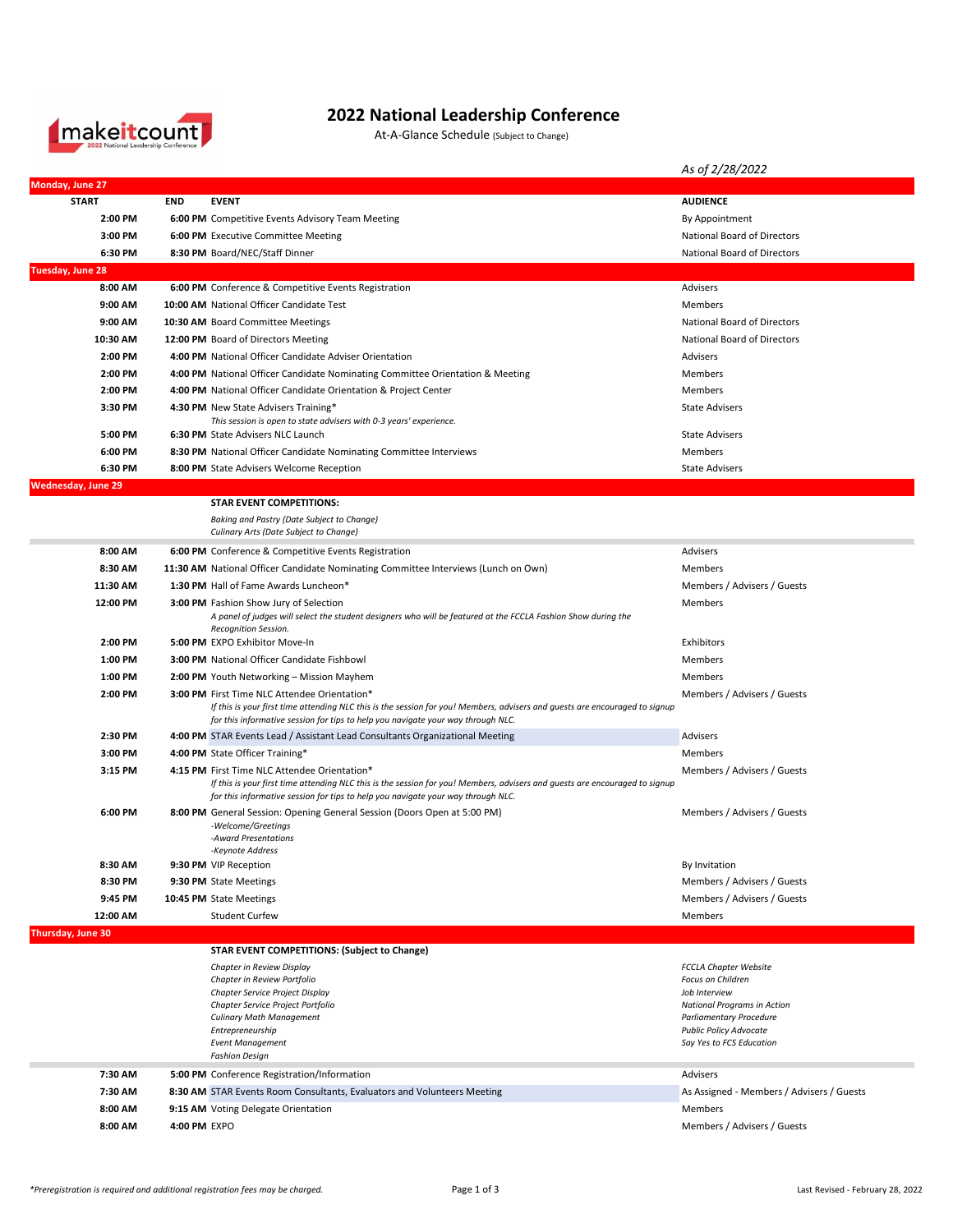| 8:00 AM            |              | 4:00 PM FCCLA Store                                                                                                                                                                                                                                                                                        | Members / Advisers / Guests                                       |
|--------------------|--------------|------------------------------------------------------------------------------------------------------------------------------------------------------------------------------------------------------------------------------------------------------------------------------------------------------------|-------------------------------------------------------------------|
| 8:30 AM            |              | 9:15 AM FCCLA/LifeSmarts Knowledge Bowl Volunteer Orientation                                                                                                                                                                                                                                              | As Assigned - Members / Advisers / Guests                         |
| 9:00 AM            |              | 11:45 AM Red Talks Presentations<br>Two 15-minute workshops will run concurrently led by exhibitors and partners. Red Talks workshops will focus on one or<br>more of FCCLA's Career Pathways                                                                                                              | Members / Advisers / Guests                                       |
| 9:00 AM            |              | 11:30 AM Youth Workshops                                                                                                                                                                                                                                                                                   | Members / Advisers / Guests                                       |
| 9:00 AM            |              | 4:00 PM STAR Event Competitions                                                                                                                                                                                                                                                                            | Members                                                           |
| 9:30 AM            |              | 10:00 AM FCCLA/LifeSmarts Knowledge Bowl Team Orientation                                                                                                                                                                                                                                                  | Members                                                           |
| 10:00 AM           |              | 12:00 PM National Officer Candidate Nominating Committee & Deliberation                                                                                                                                                                                                                                    | Members                                                           |
| 10:00 AM           |              | 12:30 PM FCCLA/LifeSmarts Knowledge Bowl Pool Play                                                                                                                                                                                                                                                         | Members / Advisers / Guests                                       |
| 11:00 AM           |              | 2:00 PM Lunch Concessions                                                                                                                                                                                                                                                                                  | Members / Advisers / Guests                                       |
| 1:30 PM            |              | 3:15 PM FCCLA/LifeSmarts Knowledge Bowl Quarterfinals, Semifinals, and 3rd Place Match                                                                                                                                                                                                                     | Members / Advisers / Guests                                       |
| 2:00 PM            |              | 4:00 PM Best Practice Exchange                                                                                                                                                                                                                                                                             | Advisers                                                          |
| 2:30 PM            |              | Round table networking sessions on varous topics facing advisers today<br><b>3:45 PM Red Talks Presentations</b><br>Two 15-minute workshops will run concurrently led by exhibitors and partners. Red Talks workshops will focus on one or<br>more of FCCLA's Career Pathway                               | Members / Advisers / Guests                                       |
| 3:00 PM            |              | 3:30 PM Youth Workshops                                                                                                                                                                                                                                                                                    | Members / Advisers / Guests                                       |
| 4:00 PM            |              | 4:30 PM Voting Delegate Check-In                                                                                                                                                                                                                                                                           | Members                                                           |
| 4:30 PM            |              | 5:30 PM General Session: Business Session (Doors Open at 4:15 PM)<br>-Voting on Bylaw Amendment<br>-Business Report                                                                                                                                                                                        | Members/Advisers/Guests                                           |
|                    |              | -FCCLA/LifeSmarts Knowledge Bowl Finals                                                                                                                                                                                                                                                                    |                                                                   |
| 5:30 PM            |              | 6:30 PM National Officer Candidate Letter Drop #1                                                                                                                                                                                                                                                          | Members                                                           |
| 7:30 PM            |              | 10:00 PM Special Event: Run4Red 5K Run/Walk*                                                                                                                                                                                                                                                               | Members / Advisers / Guests                                       |
| 12:00 AM           |              | <b>Student Curfew</b>                                                                                                                                                                                                                                                                                      | Members                                                           |
| Friday, July 1     |              |                                                                                                                                                                                                                                                                                                            |                                                                   |
|                    |              | STAR EVENT COMPETITIONS: (Events subject to change)<br>Career Investigation                                                                                                                                                                                                                                | Leadership                                                        |
|                    |              |                                                                                                                                                                                                                                                                                                            |                                                                   |
|                    |              | Digital Stories for Change<br><b>Early Childhood Education</b>                                                                                                                                                                                                                                             | <b>Professional Presentation</b><br><b>Nutrition and Wellness</b> |
|                    |              |                                                                                                                                                                                                                                                                                                            | Promote and Publicize FCCLA!                                      |
|                    |              | <b>Fashion Construction</b><br><b>Food Innovations</b>                                                                                                                                                                                                                                                     |                                                                   |
|                    |              |                                                                                                                                                                                                                                                                                                            | Recycle and Redesign                                              |
|                    |              | Hospitality, Tourism, Recreation                                                                                                                                                                                                                                                                           | <b>Sports Nutrition</b>                                           |
|                    |              |                                                                                                                                                                                                                                                                                                            |                                                                   |
|                    |              | <b>Interior Design</b>                                                                                                                                                                                                                                                                                     | <b>Sustainability Challenge</b>                                   |
|                    |              | <b>Interpersonal Communications</b>                                                                                                                                                                                                                                                                        | <b>Teach and Train</b>                                            |
| 7:30 AM            |              | 5:00 PM Conference Registration/Information                                                                                                                                                                                                                                                                | Advisers                                                          |
| 7:30 AM            |              | 8:30 AM STAR Events Room Consultants, Evaluators and Volunteers Meeting                                                                                                                                                                                                                                    | As Assigned - Members / Advisers / Guests                         |
| 8:00 AM            |              | 8:45 AM National Officer Candidates Meet & Greet (All are Welcome)                                                                                                                                                                                                                                         | Members / Advisers / Guests                                       |
| 8:00 AM            | 4:00 PM EXPO |                                                                                                                                                                                                                                                                                                            | Members / Advisers / Guests                                       |
| 8:00 AM            |              | 4:00 PM FCCLA Store                                                                                                                                                                                                                                                                                        | Members / Advisers / Guests                                       |
| 9:00 AM            |              | 10:30 AM Youth Workshops                                                                                                                                                                                                                                                                                   | Members / Advisers / Guests                                       |
| 9:00 AM            |              | 10:45 AM Red Talks Presentations<br>Two 15-minute workshops will run concurrently led by exhibitors and partners. Red Talks workshops will focus on one or<br>more of FCCLA's Career Pathways (Human Services, Hospitality and Tourism, Education & Training, Visual Arts & Design,<br>Real World Skills). | Members / Advisers / Guests                                       |
| 9:00 AM            |              | 11:00 AM Best Practice Exchanges                                                                                                                                                                                                                                                                           | Advisers                                                          |
|                    |              | Round table networking sessions on varous topics facing advisers today                                                                                                                                                                                                                                     |                                                                   |
| 9:00 AM            |              | 11:00 AM National Officer Candidate Networking (Voting Delegates Only)                                                                                                                                                                                                                                     | <b>Voting Delegates</b>                                           |
| 9:00 AM            |              | 4:00 PM STAR Event Competitions                                                                                                                                                                                                                                                                            | Members                                                           |
| 11:00 AM           |              | 2:00 PM Lunch Concessions                                                                                                                                                                                                                                                                                  | Members / Advisers / Guests                                       |
| 12:00 PM           |              | 12:30 PM Voting Delegate Check-In                                                                                                                                                                                                                                                                          | Members                                                           |
| 12:30 PM           |              | 1:45 PM National Officer Candidate Speeches - Group A                                                                                                                                                                                                                                                      | Members / Advisers / Guests                                       |
| 12:30 PM           |              | 1:45 PM National Officer Candidate Teambuilding - Group B                                                                                                                                                                                                                                                  | Members                                                           |
| 2:00 PM            |              | 3:15 PM National Candidate Speeches - Group B                                                                                                                                                                                                                                                              | Members / Advisers / Guests                                       |
| 2:00 PM            |              | 3:15 PM National Candidate Teambuilding - Group A                                                                                                                                                                                                                                                          | Members                                                           |
| 2:30 PM            |              | <b>3:45 PM Red Talks Presentations</b><br>Two 15-minute workshops will run concurrently led by exhibitors and partners. Red Talks workshops will focus on one or<br>more of FCCLA's Career Pathways                                                                                                        | Members / Advisers / Guests                                       |
| 3:00 PM            |              | 3:30 PM Youth Workshops                                                                                                                                                                                                                                                                                    | Members / Advisers / Guests                                       |
| 4:00 PM            |              | 7:00 PM EXPO Exhibitor Move-Out                                                                                                                                                                                                                                                                            | Exhibitors                                                        |
| 4:00 PM            |              | 4:45 PM State Meetings                                                                                                                                                                                                                                                                                     | Members / Advisers / Guests                                       |
| 5:00 PM<br>5:00 PM |              | 5:45 PM State Meetings<br>6:30 PM National Executive Council Elections                                                                                                                                                                                                                                     | Members / Advisers / Guests<br>Members                            |